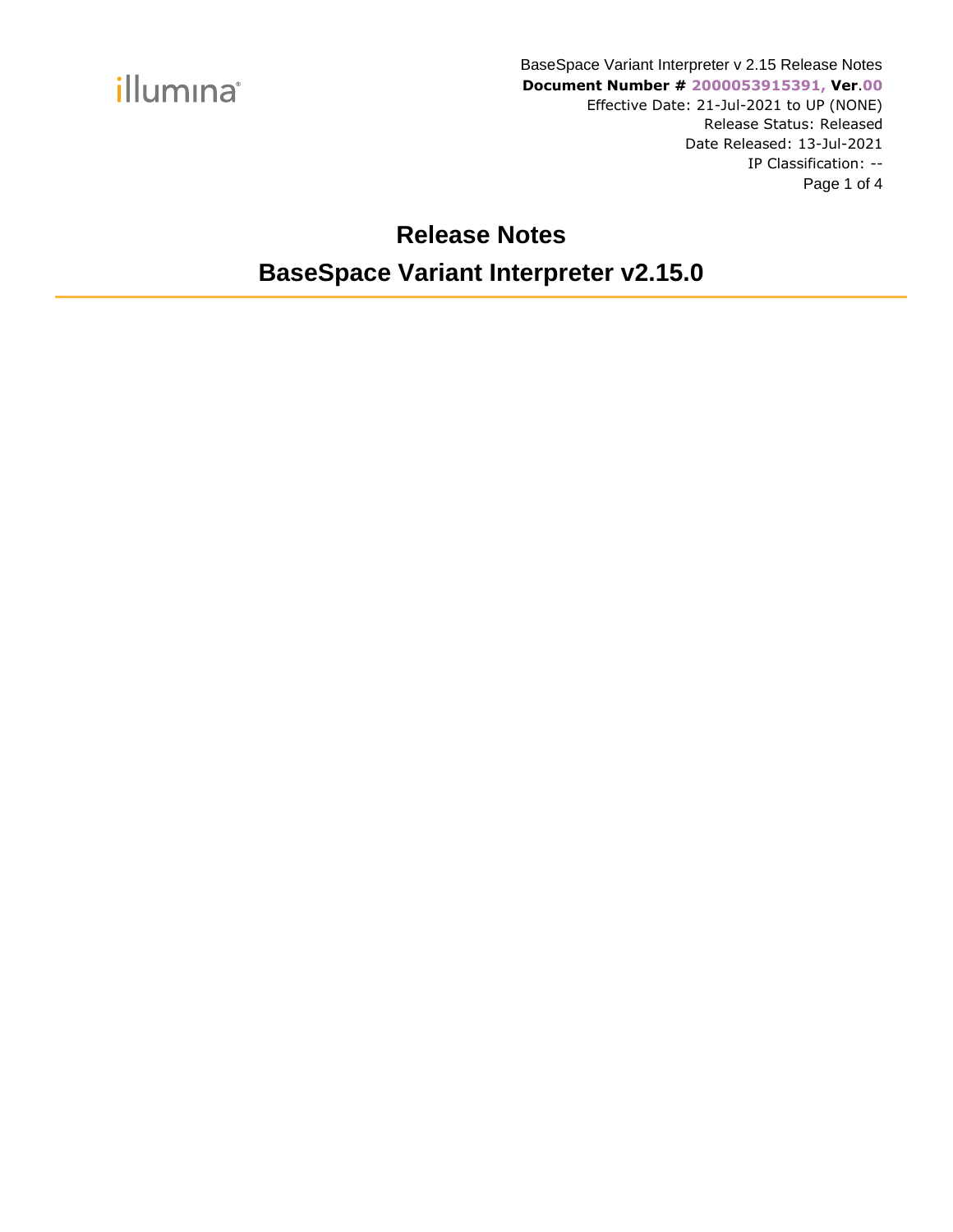# illumina®

### Introduction

These Release Notes detail the latest release of BaseSpace Variant Interpreter, including known issues.

BaseSpace Variant Interpreter provides an interface for users to annotate, curate, interpret and report on the results from the sequencing pipeline.

#### Features

- There are several security updates with this release.
- If there are more than 100 users in a workgroup, all available users are shown in the dropdown box when assigning a case.

#### Known Issues

- Bulk re-analyse does not upate the case 'last modified date'
- The static genome visualization plot is lost after reanalysing DRAGEN analysis. Reloading the case from VCF will produce the plot.
- Gene names in the export file: the gene name is not provided in the export file unless the variant overlaps with the canonical transcript
- The version of Illumina's Annotation Engine (Nirvana) used in BSVI contains a recently identified issue. This affects a small number of RefSeq transcripts, which contain 'RNA-edits'. In these cases, the wrong HGVS cdot and/or p-dot position number may be shown for insertions or deletions. The sequence change will be displayed correctly. It is worth noting that VEP91 also has the same issue. For users relying on c-dot or p-dot notation, please switch to using Ensembl transcripts as these are not affected. Please contact illumina's technical support if you require additional information on this topic: techsupport@illumina.com
- When importing from BSSH, users are advised not to add information to the Project column of the manifest as this may result in a duplicated view of the case in the registry. The case itself is not duplicated.
- Other DRAGEN workflows, versions and VCFs are not fully supported.
- Copy number variants with LOH (loss of heterozygosity) will have two near-identical entries in the variant grid, one representing the "deletion" part of this event and another for the "duplication"
- Importing associations from BSKN may fail if they were created using an ILLUMINA-CUSTOM tumour type
- Hyperlinks to variants within cases will take the user to that variant only if they are already logged in and in the appropriate workgroup. Otherwise, following a hyperlink to a variant will take the user to the Case Registry of their current workgroup, if logged in, or to the BSVI login page, if not logged in.
- During an import from BaseSpace Sequence Hub, the Last Updated date is unavailable, and the case will appear at the bottom of the last page in the Case Registry. This is because the default sort of the Case Registry is on the Last Updated date. Cases that fail ingestion and result in a Failed state also have no Last Updated date, so will appear at the end of the Case Registry listing.
- ClinVar filters applied to cases with sample type germline become invalid if the sample type is switched to tumour-only. To resolve this, change the sample type back to germline and remove the ClinVar filter before enabling the tumour-only sample type.
- Using tumour types with the ontology ILLUMINA-CUSTOM can prevent associations being saved. Use SNOMED, HPO, or OMIM to describe phenotypes, as these are not affected by this issue.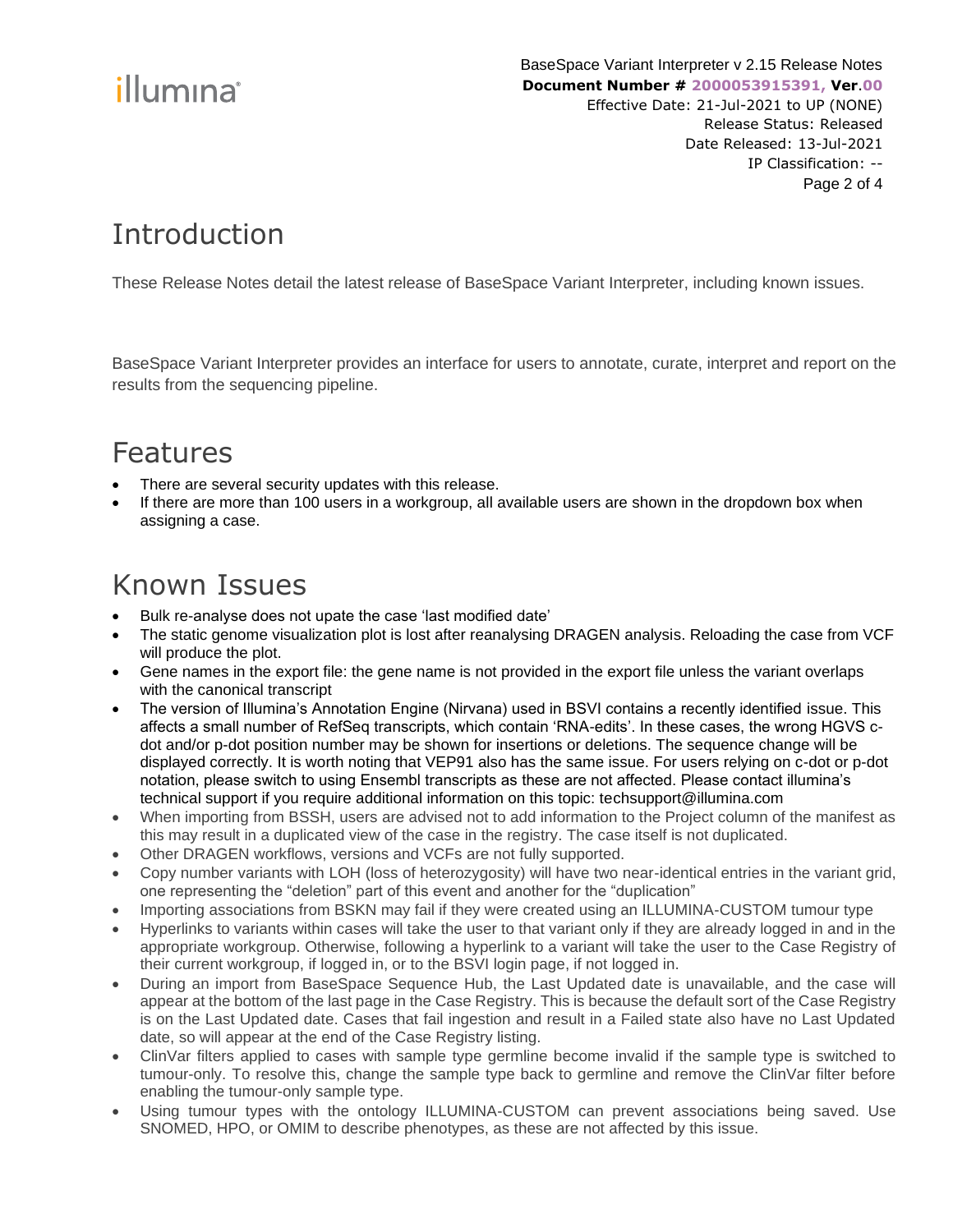

Page 3 of 4

- When adding an interpretation for a variant in a rare disease case, the interpretation is not saved if the Mode of Inheritance selection is Unknown. All other Modes of inheritance: autosomal recessive, de novo etc are saved correctly.
- Mitochondrial genes coming from phenotype search are declined by Gene List Manager when saving.
- BaseSpace Variant Interpreter fails to process manifests if the reference header in VCF is hg19 and the Assembly column in the manifest file is GRCh37.
- Users who do not have BSKN Curator permissions can select the approval button although approve will fail.
- Gene lists containing deprecated gene symbols do not return a result when filtering.
- Multi-sample germline VCFs are not supported.
- BaseSpace Variant Interpreter shows ClinVar status as "Enabled" for nested annotation.
- Count of Analysis Result is missing from Subjects list page.
- BaseSpace Variant Interpreter does not load small variants from the structural variant caller manta.
- Case history is slow to load.
- Extend user session is not working.
- Partially overlapping genes are not displayed in order of pLI score (popup).
- The case registry displays the owner as "Unassigned" for inactive cases.
- In the registry, a case owner cannot be assigned to inactive cases
- After reanalysis, there is a lag before the case owner and status is displayed